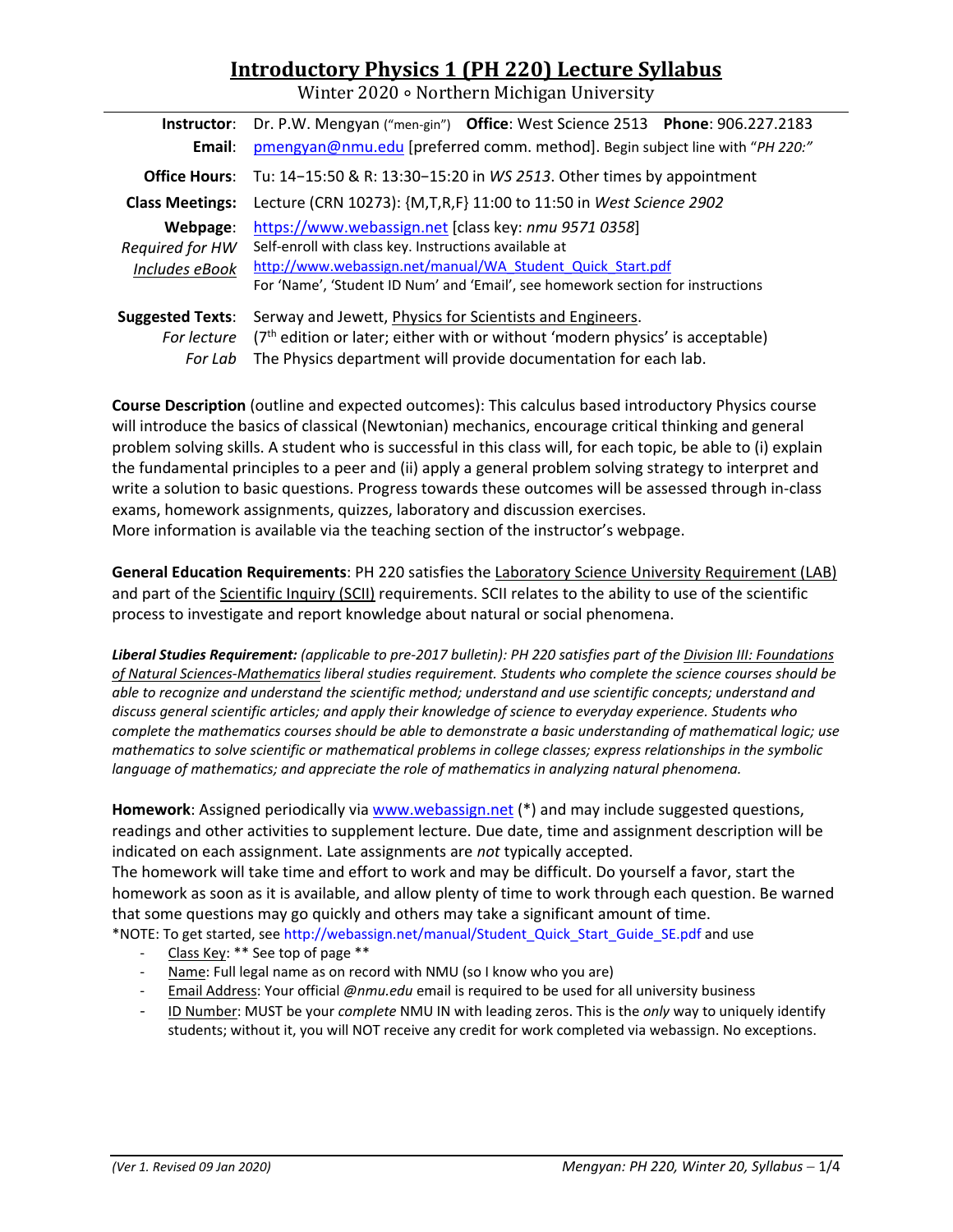**Quizzes**: May be administered during the regularly scheduled class time and may include content from lecture, homework, exams, labs or any other relevant course related information. Please note that quizzes may or may not be announced during lecture and will *never* be announced via email. **Make up quizzes will** *not* **be administered**. These will be designed with a few goals in mind (1) provide students the opportunity to check their understanding of relevant material and receive feedback from the instructor (2) provide the instructor with feedback as to how well students are understanding the material (3) encourage students to continue to stay on top of the material, develop sound study habits, regularly attend class, etc

**Exams**: There will be three (3) scheduled exams during the semester plus a final exam. Each in‐class exam is equally weighted. If the final exam score is higher than the lowest in‐class exam score, the final exam score will replace this lowest in‐class exam score. Exams 1, 2 and 3 will be administered in the normal lecture room and during the normal meeting time. The final exam will be administered in the same room as lecture and at a time pre‐determined by NMU. **Make up exams will not be administered**. If an exam is to be missed due to extenuating circumstances, contact me via email BEFORE the scheduled exam time to see about making the appropriate arrangements.

Use of notes, books or electronic gizmos of any sort will not be permitted on the exams unless otherwise specified by the instructor.

# **TENTATIVE\*\* Exam Schedule**:

| Exam 1: Normal class time Fri                                  |                  | $\sim$ 07 Feb 2020 Ch 1 – 6 [#'s for Serway 10ed] |
|----------------------------------------------------------------|------------------|---------------------------------------------------|
| Exam 2: Normal class time Fri $\sim$ 28 Feb 2020 Ch 7 – 9      |                  |                                                   |
| Exam 3: Normal class time Mon $\approx$ 30 Mar 2020 Ch 10 – 14 |                  |                                                   |
| Final Exam $10:00$ to $11:50$                                  | Tues 28 Apr 2020 | All course material                               |

**\*\***Exam *times* and *content* will be adjusted appropriately to accommodate the course schedule. Deviations from this tentative schedule will be discussed, *in class*, as they become relevant. Exam dates will typically be finalized a minimum of one week before the exam is administered. The final exam time is predetermined by NMU and will *not* be modified by the instructor.

## **Grades**:

| Lab***, Quizzes, Homework, etc: 30%             | A: ≥ 90%; B: ≥ 80%<br>C: ≥ 70%; D: ≥ 60% |
|-------------------------------------------------|------------------------------------------|
| Exams (1, 2, 3, Final, Final; Best 4 of 5): 70% |                                          |
| Total: 100%                                     | F: 60%                                   |

'+' and '−' grades are typically assigned when a grade is within ± ~2.0% of the letter grade cutoff. **\*\*\***Minimum grade of 60% in the laboratory component, in addition to appropriate performance in the rest of the course, is *required* to earn an overall passing grade in this course.

## **Lab:**

Lab is a separate course in which you must be enrolled. A minimum score of 60% is *required* in order to qualify for a passing score in the lecture. To be clear, that means if your score is any less than 60.0%, you will have earned a FAILING grade in your lecture section. The final grade from the laboratory course part of your lecture score and likely to be weighted at ~15%. The laboratory section of this course is designed to provide hands on experience with the topics discussed in lecture.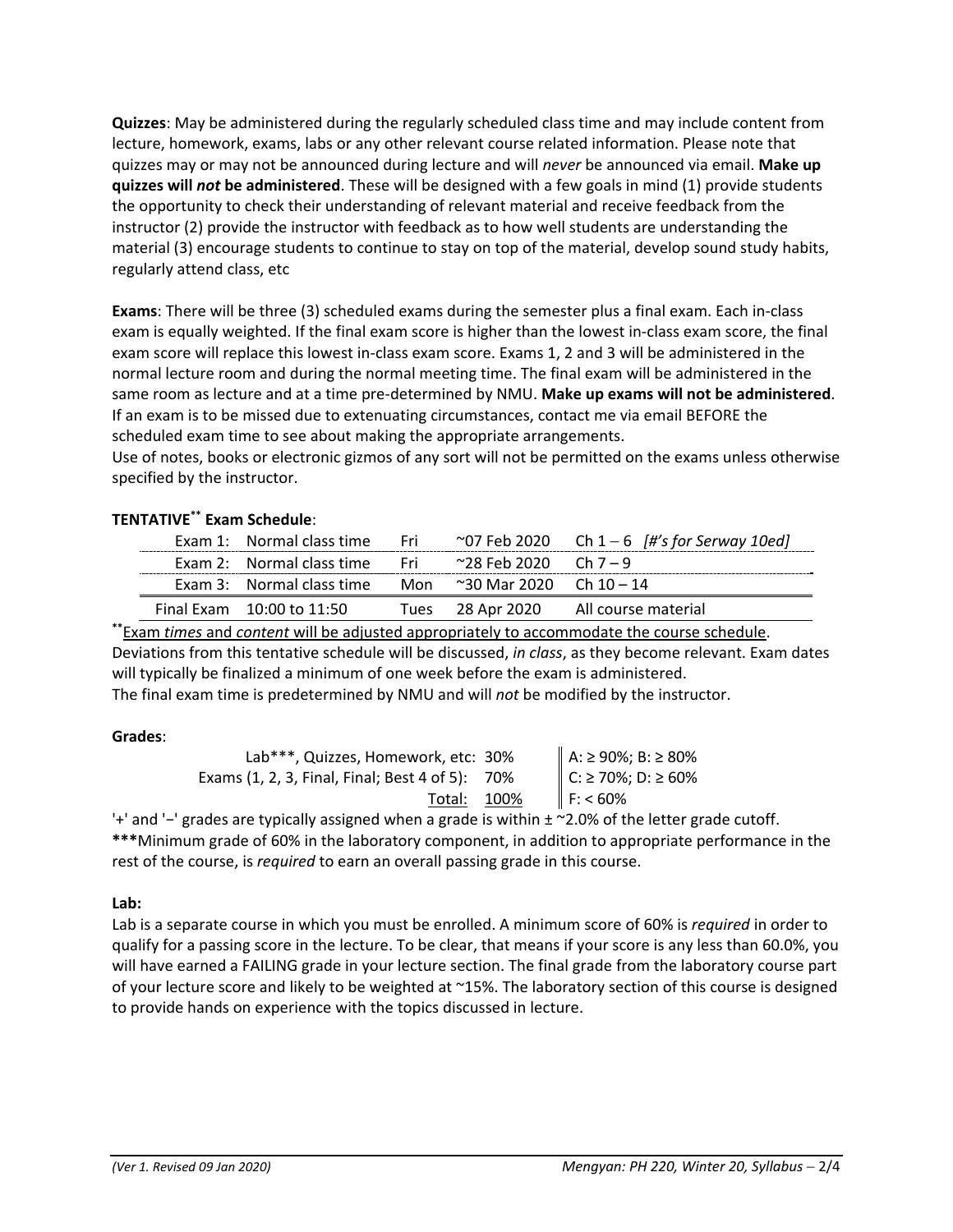#### **Important Notes:**

#### - **ADA Statement**:

In compliance with the ADA and university policy

*"If you have a need for disability‐related accommodations or services, please inform the Coordinator of Disability Services in the Dean of Students Office at 2001 C. B. Hedgcock Building (227‐1737 or disserv@nmu.edu). Reasonable and effective accommodations and services will be provided to students if requests are made in a timely manner, with appropriate documentation, in accordance with federal, state, and University guidelines."*

#### - **Religious Holidays**:

Pursuant to university policy, a student who intends to observe a religious holy day should make that intention known, in writing, to the instructor prior to an absence. A student who is absent from a class, exam or exercise for the observance of a religious holy day shall be allowed to complete an assignment or exam scheduled for that day within a reasonable time around that absence.

- **Academic Integrity**:

Section 2.3.1 of the NMU Student Handbook discusses scholastic dishonesty; all of which will be upheld in all aspects of this course. Academic dishonesty will not be tolerated. Link to student handbook https://www.nmu.edu/policies?p=1070&type=Policy

- **Appropriate behavior**:

I expect students to behave in a respectful, considerate and courteous fashion in any activity related to this course (e.g. Lecture, lab, discussion, office hours etc). Rude, disrespectful or disruptive behavior will *never* be tolerated.

#### **Final Notes and Suggestions to Succeed**:

- **Course Assistance**: A plethora of options are available to support your success in this course (e.g. Lecture [Dr. Mengyan], lab and discussion via class, office hours, email or special appointment), your textbook, the library, other text books and physics department tutors. Take advantage of the available resources. DO NOT HESTIATE TO ASK QUESTIONS AS THEY ARISE!
- Preparation is the key!
	- o Read your book material before AND after we discuss it in class
	- o Take good notes during lecture
	- o Study your notes
	- o Take advantage of available resources (e.g. *actually* attend class, read the book)
	- o If something is unclear during lecture or your own studying, ASK ABOUT IT!
- Homework and supplemental work:
	- o Work each question using the problem solving process. Getting the 'correct' numerical answer is *meaningless* if you do not understand the process used to arrive there.
	- o Start your homework assignments as early as possible
	- o Read the homework questions when they are available before the related material is presented in class; familiarity with the questions will help you associate the relevant concepts as they are introduced in lecture, lab and while you read the material
	- o Give yourself plenty of time to complete the assignments as you will likely need to think carefully about the questions, review the relevant sections of the text or your notes and then work towards a solution
	- o Use a dedicated notebook to *fully* work out homework and supplemental questions
- Studying for any exam should be an ongoing exercise. Structured reviews of material built into your schedule promotes better long‐term retention and higher understanding of the material
- I cannot stress enough: ASK QUESTIONS WHEN YOU HAVE THEM!